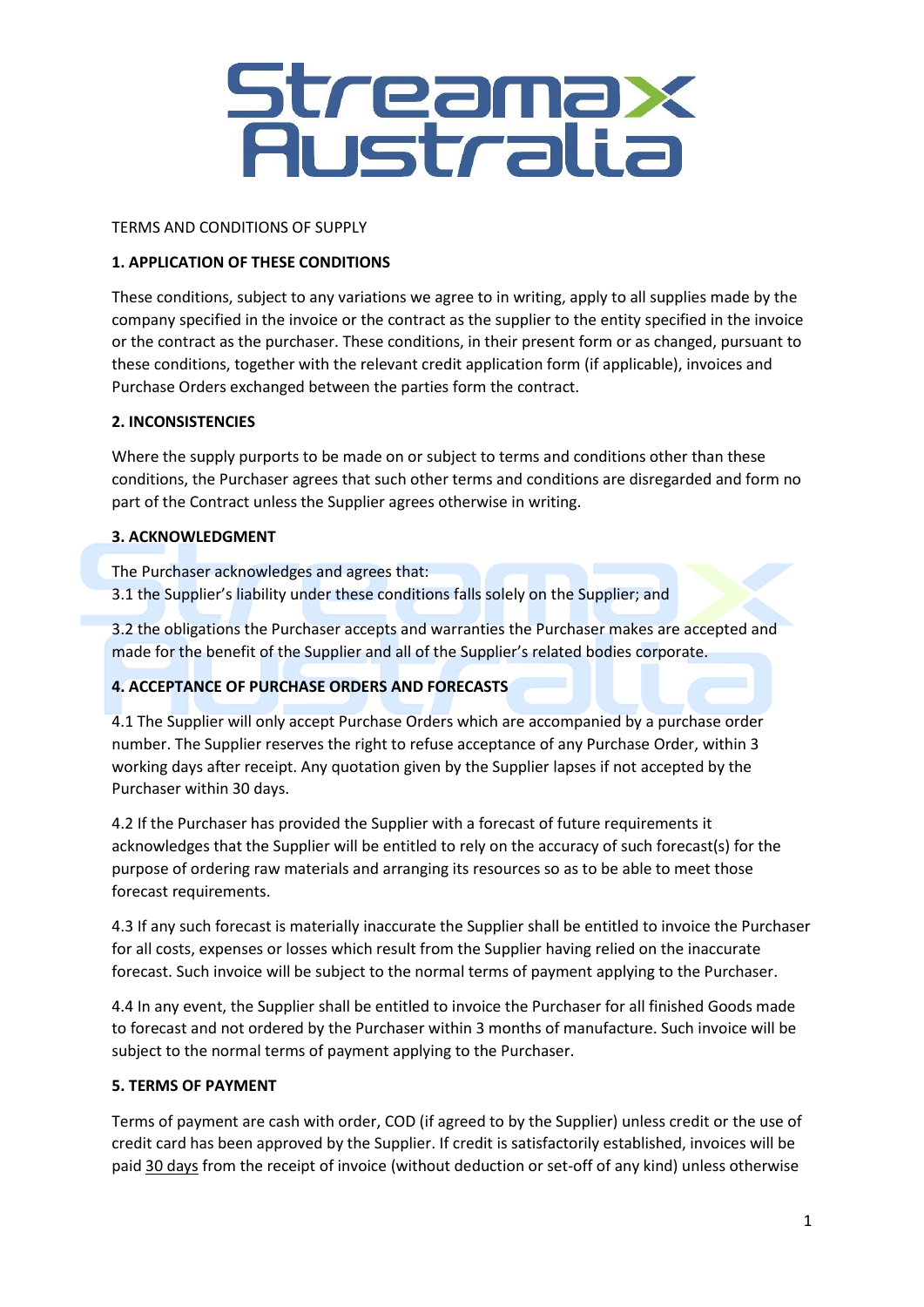agreed to by the Supplier in writing. If use of credit card is approved, then any and all costs of processing the transaction will be passed on to the Purchaser. In the event payment is not received by the due date the Supplier reserves the right to charge interest at 5% commencing from the due date of payment in respect of all the Purchaser's indebtedness which is overdue. Any interest so levied shall accrue on a daily basis and shall accrue until all monies owing are paid in full. In the event where your overdue account is referred to a collection agency and/or law firm, you will be liable for all costs which would be incurred as if the debt is collected in full, including commission on collection, any additional costs and also including legal demand costs.

# **6. DEFAULT**

If the Purchaser defaults in payment, or an application is made to a court to wind up the Purchaser, or a receiver or administrator is appointed to manage the affairs of the Purchaser, or the Purchaser is in material breach of the Contract, then the Supplier may terminate the Contract or any Purchase Order immediately and may recover from the Purchaser, at a minimum, reasonable compensation for materials purchased and ordered and labour expended in complying with the Purchase Orders.

# **7. DELIVERY AND RISK**

7.1 While the Supplier will use all reasonable endeavours to deliver by the date specified in the Purchase Order, it does not unless otherwise agreed in writing guarantee delivery on that date and is not liable for any Loss resulting from late or early delivery. Delivery of the Goods shall be effected when the Goods are unloaded from the delivery vehicle or placed on the Purchaser's or the Purchaser's agent's nominated carrier. If no date for delivery has been specified, then the Goods shall be supplied to the Purchaser and the Purchaser shall receive the Goods as soon as practicable after the Purchase Order has been accepted by the Supplier and the Goods have been manufactured.

7.2 Risk in the Goods passes to the Purchaser at the time of delivery. Delivery to the Purchaser is deemed to occur at the time of delivery to the Purchaser, its agent or carrier.

# **8. PASSING OF PROPERTY**

8.1 The Supplier's rights under this clause 8 secure:

a) the Supplier's right to receive the price of all Goods sold under this Contract;

b) all other amounts owing to the Supplier under this Contract or any other contract.

8.2 All payments received from the Purchaser must be applied in accordance with section 14(6)(c) of the PPSA.

8.3 The Purchaser agrees that legal title and property in the Goods is retained by the Supplier until payment is received in cleared funds from the Purchaser of all sums owing to the Supplier, whether under the Contract or otherwise. The Purchaser must keep the Goods separate from other goods and store the Goods so that they are readily identifiable as those supplied by the Supplier.

8.4 The Purchaser must not sell the Goods except in the ordinary course of the Purchaser's business.

8.5 If the Purchaser fails to pay by the due date any amount owing to the Supplier, the Supplier may (without prejudice to any of its other rights) recover and resell any of the Goods in which property has not passed to the Purchaser. In addition to any rights the Supplier may have under Chapter 4 of the PPSA, the Supplier may, without notice, enter any premises where it expects the Goods may be located and remove them without committing a trespass, and the Purchaser authorises the Supplier to enter onto the premises where the Goods are kept to take possession of the Goods for that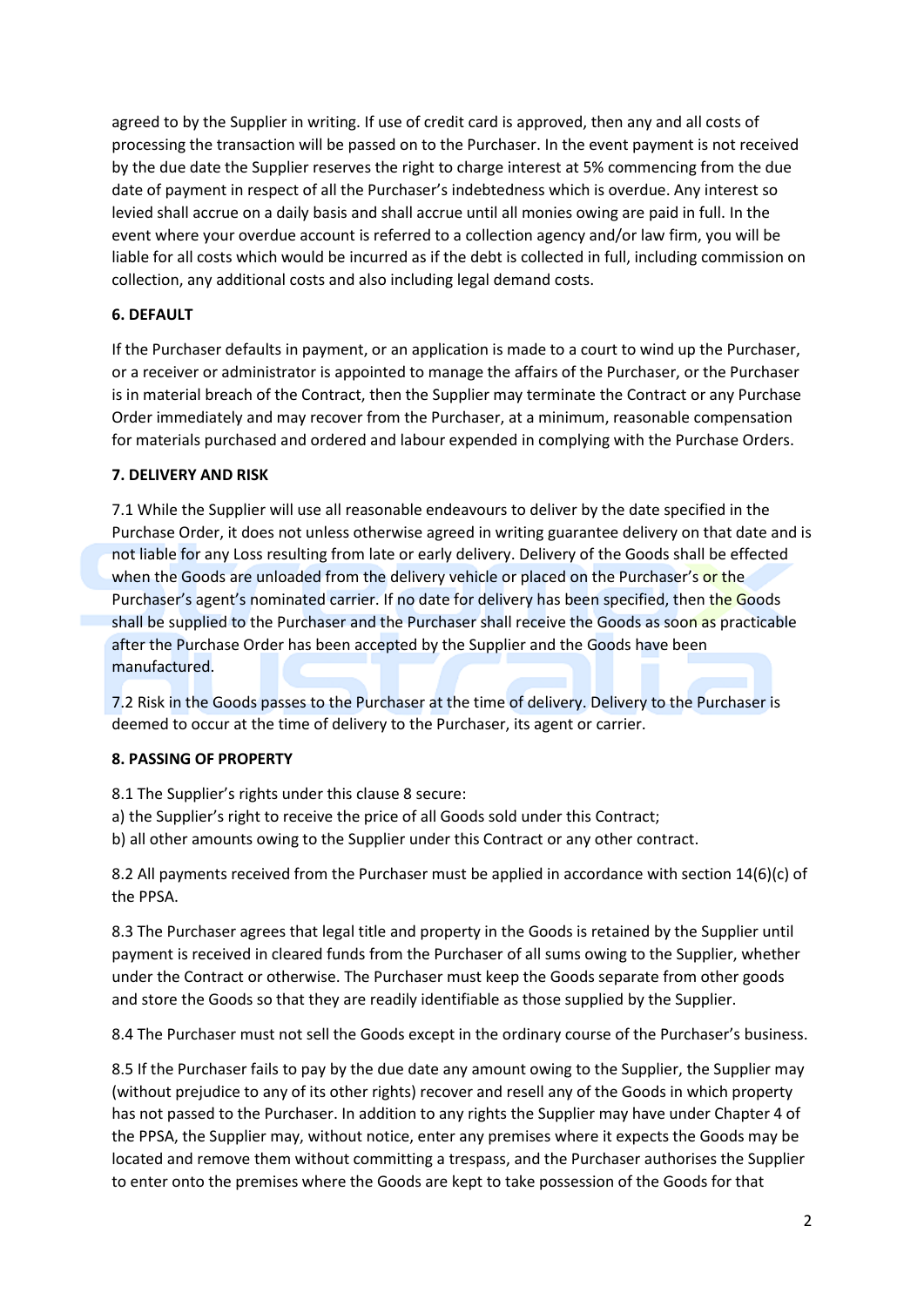purpose at any time. The Purchaser also indemnifies the Supplier from and against all Loss suffered and or incurred by the Supplier as a result of exercising its rights under this clause 8. If there is any inconsistency between the Supplier's rights under this clause 8 and its rights under Chapter 4 of the PPSA, this clause 8 prevails.

8.6 The Purchaser acknowledges and warrants that the Supplier has a security interest (for the purposes of the PPSA) in the Goods and any proceeds until title passes to the Purchaser in accordance with this clause 8. The Purchaser must do anything reasonably required by the Supplier to enable the Supplier to register its security interest with the priority the Supplier requires and to maintain that registration.

8.7 The security interest arising under this clause 8 attaches to the Goods when the Purchaser obtains possession of the Goods and the parties confirm that they have not agreed that any security interest arising under this clause 8 attaches at any later time.

# **9. CANCELLATIONS**

Any request by the Purchaser for cancellation of a Purchase Order must be in writing and may be delivered by post, hand delivery or email. The Purchaser is liable to reimburse the Supplier for the costs it has incurred for labour and materials in fulfilling the Purchase Order up to the date the request for cancellation is received and acknowledged by the Supplier.

# **10. FORCE MAJEURE**

10.1 Neither party is liable for any Loss incurred by the other party as a result of any delay or failure to observe any of these conditions (other than an obligation to pay money) as a result of any circumstance beyond the party's control, including but not limited to any strike, lock-out, labour dispute, act of God, fire, flood, accidental or malicious damage or breakdown in machinery. The party affected must notify the other party as soon as possible of such circumstance.

10.2 During the continuance of such circumstance the obligations of the party affected, to the extent they are affected by the circumstance, are suspended and resume as soon as possible after the circumstance has ceased to have effect.

# **11. SUPPLIER'S LIABILITY**

11.1 Nothing in these conditions is to be interpreted as having the effect of excluding, restricting or modifying any statutory guarantee, condition or warranty, or right or liability implied by any applicable legislation into the Contract, if such exclusion, restriction or modification would be void or prohibited by the legislation.

11.2 To the extent that the Supplier breaches any statutory guarantee, condition or warranty implied into the Contract and which cannot be excluded or modified, the Supplier's liability is limited to, at the Supplier's discretion:

- a) in the case of Goods:
- i.) replacement of the Goods or supply of equivalent Goods;
- ii.) payment of the cost of replacing the Goods or acquiring equivalent
- iii.) Goods; repair of the Goods; or
- iv.) payment of the cost of having the Goods repaired; or

b) in the case of services, to:

- i.) supply of the services again; or
- ii.) payment of the cost of having the services supplied again.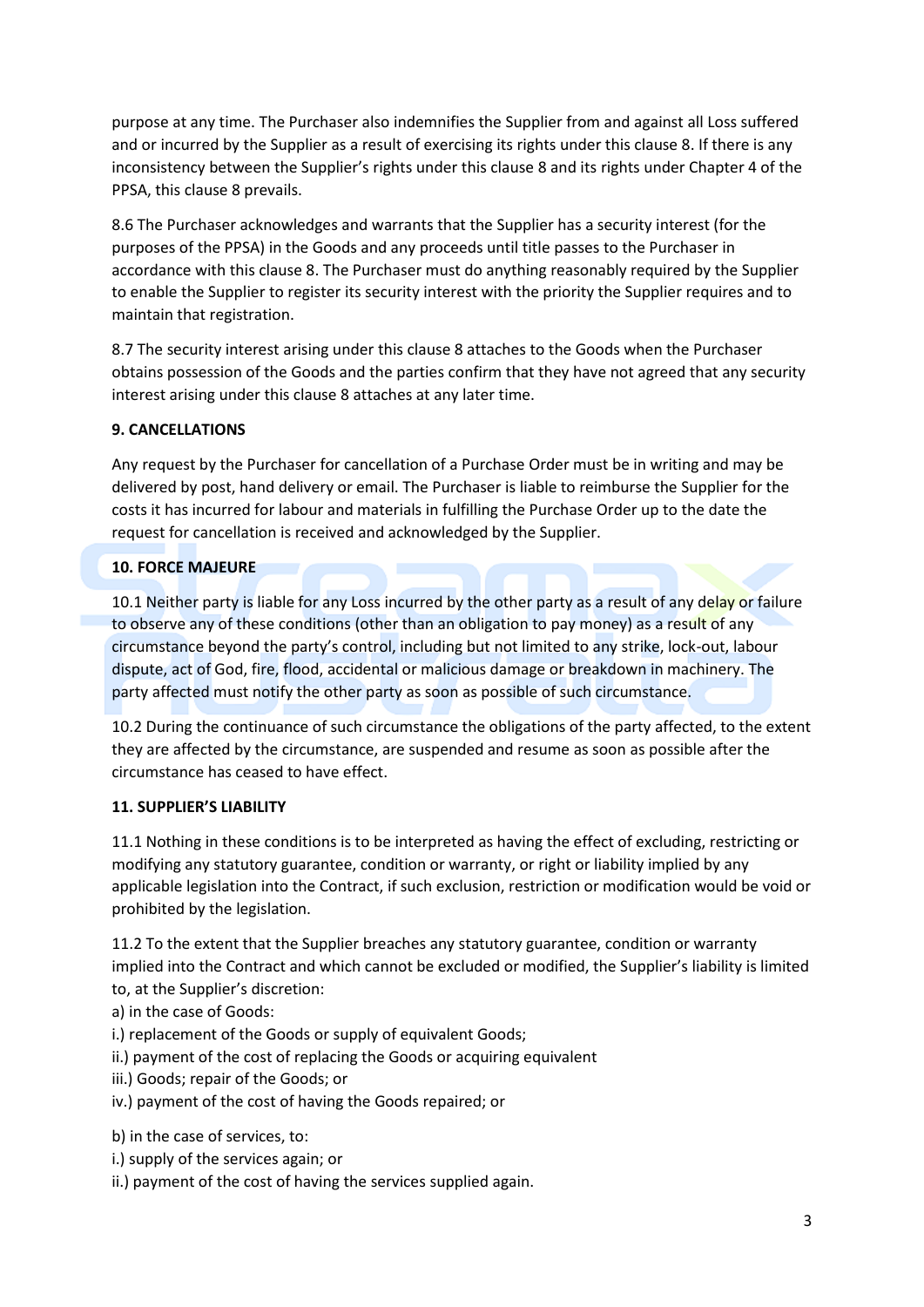11.3 Subject to (a) and (b) above, the Supplier is not liable to the Purchaser (or to any third party claiming through the Purchaser) for any Loss caused by any act or omission of the Supplier, its employees or agent, and whether based on negligence, tort, contract or otherwise. Under no circumstances shall the Supplier be liable for indirect or consequential losses.

## **12. INTELLECTUAL PROPERTY**

Any technical information, knowledge or processing methods at any time transmitted either orally or in writing by the Supplier to the Purchaser shall remain the property of the Supplier and shall be considered absolutely confidential by the Purchaser who shall not use them for any purpose nor sell transfer or divulge them in any manner to anyone without the prior written consent of the Supplier. The Purchaser warrants that the use by the Supplier of any designs or instructions supplied by the Purchaser will not infringe the patents, trade marks, designs or copyright ("intellectual property") of any other person and the Purchaser agrees to indemnify the Supplier against any claim relating to or arising from the infringement of any intellectual property of any other person. If at any time a claim is made against the Supplier or the Supplier becomes aware that a claim is likely to be made against the Supplier for infringing any intellectual property or contributing to any such infringement by the Supplier or any other person as a result of supplying Goods, the Supplier may immediately terminate or suspend this Contract.

# **13. QUANTITY AND QUALITY TOLERANCES**

13.1 Should the Supplier be required to match any shade or colour a light and dark tolerance shall be allowed to such extent as shall be agreed upon by the Supplier and the Purchaser at the time the standard colour is specified and in the absence of any agreement a reasonable tolerance shall be allowed

13.2 Where the Purchaser supplies specifications to the Supplier, any Goods not varying in the specification stipulated by the Purchaser by more than the established industry tolerance must be accepted by the Purchaser as complying with the Contract.

#### **14. PRICE VARIATION**

14.1 The price quoted by the Supplier is unless otherwise agreed in writing subject to variation at any time prior to the date of acceptance of the Purchase Order upon written notice to the Purchaser. Without limitation, if the cost of wages, materials or any other supply or input to the Supplier increases after the date of any written and/or price list and before delivery of the Goods or completion of the work specified in the Purchase Order, the Supplier may subject to other agreed pricing mechanisms add a fair and reasonable amount to the price quoted to cover the increase and the Purchaser must pay the price as varied.

14.2 Any addition or change to the specifications of the Goods must be agreed in writing by both the Supplier and the Purchaser and may result in a price variation in accordance with paragraph 14.1.

# **15. TAX AND DUTIES**

The Purchaser is liable for all taxes (including GST), duties, levies and other government fees and charges in relation to the Goods. Unless specified otherwise, prices quoted do not include such taxes (including GST), duties, etc.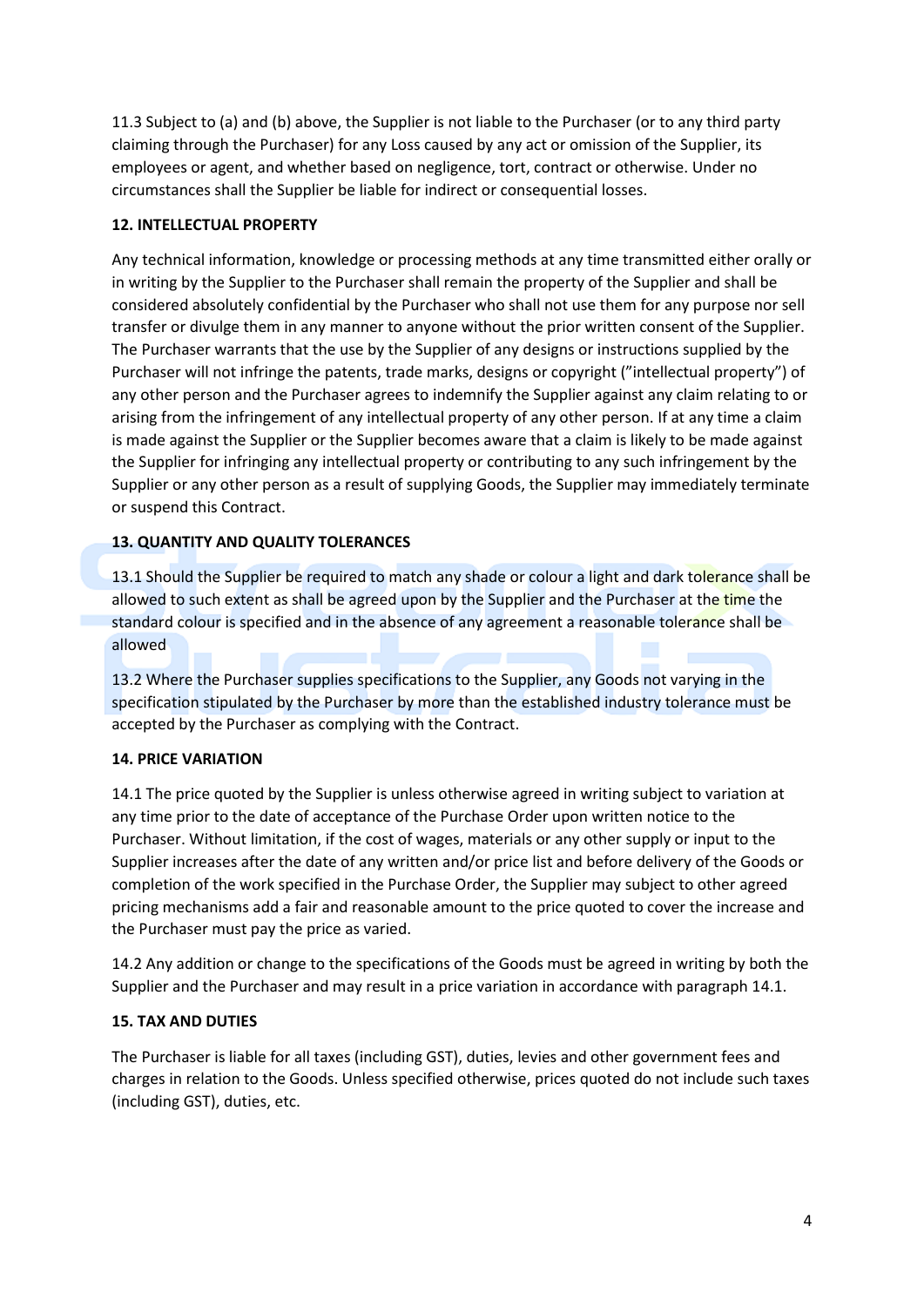## **16. GOODS AND SERVICES TAX**

16.1 If, and to the extent, any supply of the Goods under the Contract is a taxable supply within the meaning of the GST Law, the price for the Goods will be increased to

16.2 include GST payable by the Supplier in respect of the supply. All rebates, discounts or other reductions in price will be calculated on the GST

16.3 exclusive price. The parties agree that:

a) the parties must be registered persons within the meaning of the GST Law;

b) the Supplier must provide tax invoices and if applicable adjustment notes to the Purchaser in the form prescribed by or for the purposes of the GST Law; and

c) costs required to be reimbursed or indemnified excludes any amount that represents GST for which an input tax credit within the meaning of the GST Law can be claimed.

## **17. CLAIMS**

Any claim by the Purchaser arising out of the Contract must be made in writing and may be delivered by post, hand delivery or email as soon as practicable after discovery by the Purchaser of the problem and in any event no later than 14 days after delivery of the Goods. To the extent the Supplier can identify the Goods and the date of manufacture the Purchaser must supply a sample and information if requested. The Supplier has the right at any time within 14 days after receipt of the claim to inspect the relevant Goods. If the Purchaser disposes of any of the Goods within the 14 day period, except with the written consent of the Supplier, all claims in respect of the Goods disposed of are deemed to have been waived by the Purchaser.

## **18. CONFIDENTIALITY**

Unless required by law or otherwise agreed, the Purchaser must keep confidential all information it receives from the Supplier which relates to the Goods, the Purchasers buy price, the Supplier's business or any services the Supplier provides and any of the Supplier's intellectual property (including without limitation any formulations), other products or processes except to the extent that information is in the public domain.

#### **19. INSURANCE**

Unless otherwise instructed by the Purchaser in writing or included in a written quotation or price list by the Supplier, insurance cover for the Goods in transit will not be arranged by the Supplier. Instructions for insurance cover will only be accepted in writing at the time the Goods are ordered. The Supplier is not obliged to give the Purchaser a notice referred to in Section 35(3), Sale of Goods Act 1923 (NSW) (or any equivalent legislation).

#### **20. TRANSPORT**

If the Purchaser requests delivery by means other than the means normally used by the Supplier, then the Purchaser must pay all additional costs associated with the means chosen. If, within 4 weeks after the Goods are available for dispatch, the Supplier is unable or finds it impractical to transport the Goods by the means chosen, the Supplier may transport the Goods by any means it considers suitable and will advise the Purchaser accordingly.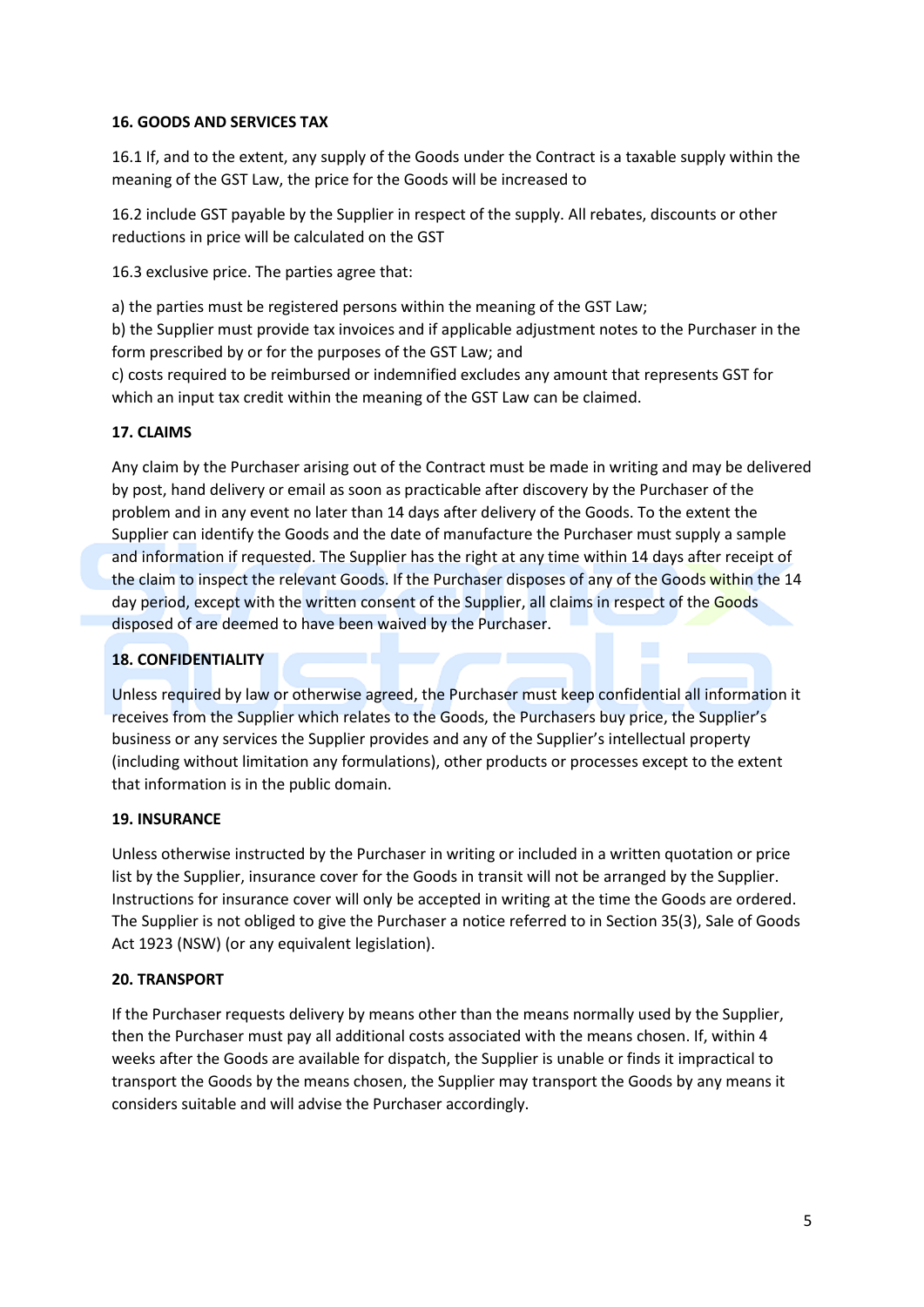# **21. OTHER DELIVERY PROVISIONS**

21.1 Delivery may be made in one or more lots and at different times and by separate deliveries or shipments. Each lot must be accepted and paid for, notwithstanding any late delivery or nondelivery of any other lot. If the Supplier allows the Purchaser to nominate a delivery date, such date may not be more than 60 days after the expected date of manufacture of the Goods, as advised by the Supplier to the Purchaser.

21.2 The quantity of Goods delivered by the Supplier under a Purchase Order can vary by up to 10% of the quantity specified by the Purchaser in the Purchase Order, provided the Purchase Order satisfies the minimum run-size requirements of the Supplier.

21.3 If the Purchaser is unable or unwilling to accept delivery on or before the nominated delivery date, or if no delivery date is nominated and the Purchaser is unable to accept delivery when the Supplier gives notice that the Goods are available for delivery, then the Supplier will hold the Goods in stock for 45 days after which time it may, at its discretion:

a) continue to hold the Goods and charge the Purchaser for storage;

b) invoice the Purchaser and deliver the Goods in accordance with prior arrangements, notwithstanding that the Purchaser's representative or agent is not present or is unwilling to accept the Goods; or

c) treat the Contract as having been repudiated by the Purchaser and invoice the Purchaser for the full Contract price for the Goods and any other costs incurred by the Supplier less any amounts received by the Supplier from a bona fide sale of the Goods to a third party.

21.4 The Supplier will deliver the Goods to the Purchaser's nominated store. The Purchaser must unload the Goods at the Purchaser's risk.

21.5 If the Purchaser requires Goods to be delivered into the Northern Territory or anywhere north of (and including) Port Hedland in Western Australia, or outside of the metropolitan area of Brisbane, the Supplier is only obliged to deliver the Goods to a nominated store in Adelaide (for Northern Territory) or Perth (for Western Australia) or Brisbane (for Queensland). Any further transport of the Goods by the Supplier is as agent for the Purchaser, and the Purchaser is liable for the extra cost of delivery of the Goods.

# **22. PRODUCT SPECIFICATIONS AND DESIGN CHANGES**

The Supplier may make any changes or improvements to the design or specification of the Goods at any time without giving prior written notice to the Purchaser unless otherwise agreed in writing.

#### **23. TOOLING**

Any tooling charges are payable by the Purchaser either as an upfront payment or by amortised payments, as agreed in writing by the parties. Amortised tooling remains the property of the Supplier unless otherwise agreed in writing.

#### **24. PAYMENT BY LETTER OF CREDIT**

If the Purchaser is not resident in Australia or is not an Australian company, payment must be made by irrevocable letter of credit. If the Purchaser requires delivery of the Goods outside Australia, prices quoted are "free on wharf" free alongside ship, unless otherwise agreed in writing by the Supplier.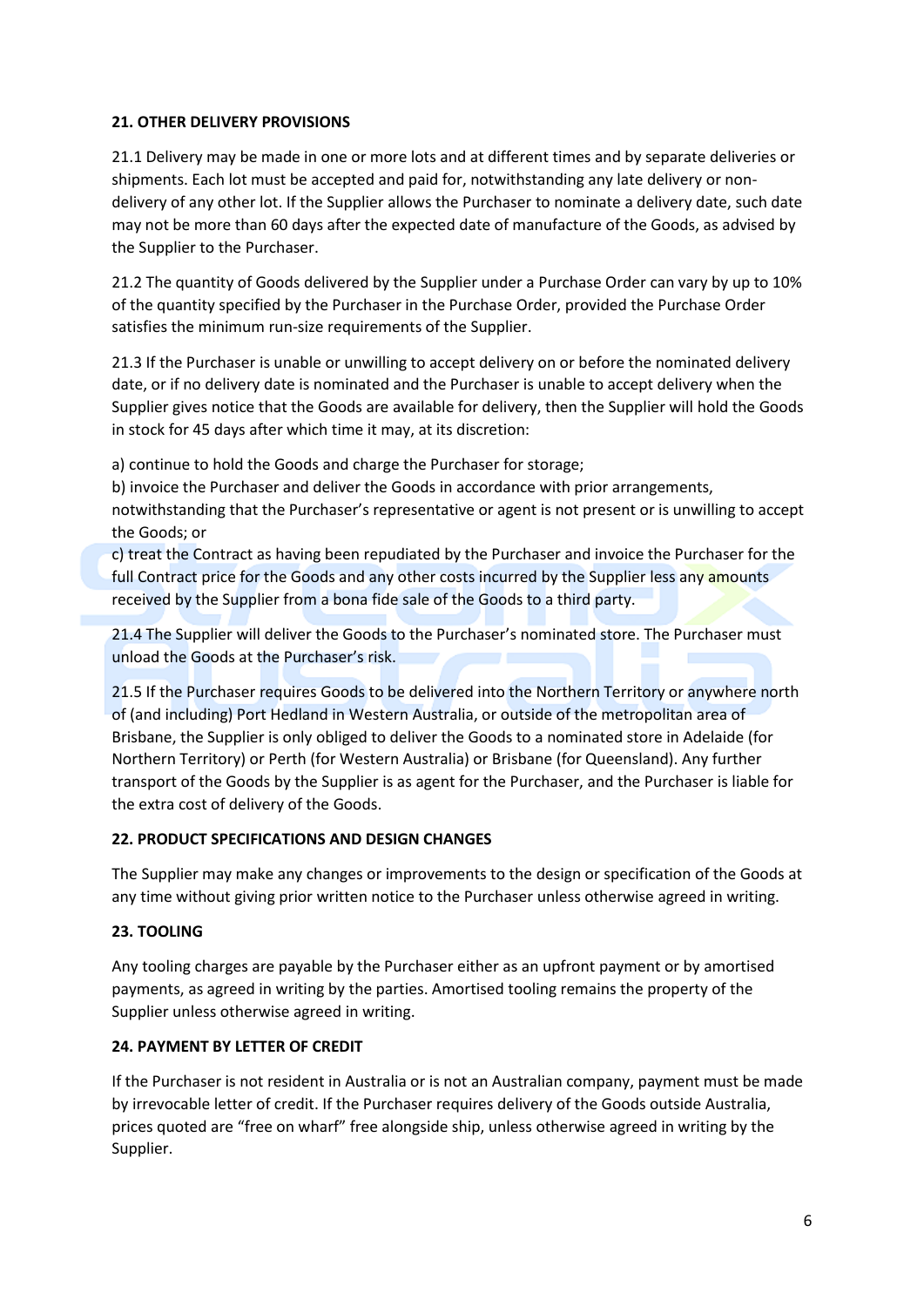## **25. ASSIGNMENT AND NOVATION**

The Purchaser must not assign or novate the Contract or otherwise deal with the benefit of it or a right under it, or purport to do so, without the prior written consent of the Supplier. A change in control of the Purchaser will be deemed an assignment for the purposes of this contract;

## **26. RELATIONSHIP OF THE PARTIES**

Except as expressly provided in the Contract nothing in the Contract is intended to constitute a fiduciary relationship or an agency, partnership or trust; and no party has authority to bind any other party.

# **27. SIGNIFICANT REGULATORY CHANGES**

Should any significant change in law or regulation (including the introduction of any form of emission or carbon trading scheme or emissions or carbon tax) occur during the Term, the Supplier will subject to clause 11.1 be entitled, by 10 days notice in writing to the Purchaser, to increase the price payable by the Purchaser for Products by an amount equal to the increased cost that will be incurred by the Supplier in supplying the Products to the Purchaser as a result of such significant change.

# **28. ENFORCEMENT OF SECURITY INTEREST**

If Chapter 4 of the PPSA would otherwise apply to the enforcement of the security interest created under this Contract, the Purchaser agrees that the following provisions of the PPSA will not apply; section 95 (notice of removal of accession) to the extent that it requires the Supplier to give a notice to the Purchaser; section 121(4) (enforcement of liquid assets – notice to grantor); section 130 (notice of disposal), to the extent that it requires the Supplier to give a notice to the Purchaser; paragraph 132(3)(d) contents of statement of account after disposal); subsection 132(4) (statement of account if no disposal); section 135 (notice of retention); section 142 (redemption of collateral); section 143 (reinstatement of security agreement).

# **29. NOTICES UNDER PPSA**

The Supplier does not need to give the Purchaser any notice under the PPSA (including a notice of verification statement) unless the notice is required by the PPSA and that requirement cannot be excluded.

# **30. PRIVACY**

The Purchaser must comply with the Privacy Law with respect to any act done or practice engaged in by the Purchaser for the purposes of this Contract, including, without limitation, in relation to the collection, use disclosure, storage, destruction or de-identification of Personal Information. The Purchaser must also enter into a contractual arrangement to this effect with any subcontractor or third party to which it discloses Personal Information in connection with this Contract.

#### **31. MISCELLANEOUS**

31.1 Any of these conditions may be varied in writing by the Supplier unless otherwise agreed between the parties. Any variation to these conditions will only apply to

31.2 Purchase Orders placed after the condition has been varied. The Supplier may set-off any amounts owed by it to the Purchaser under the Contract against amounts owed by the Supplier to the Purchaser on any account whatsoever.